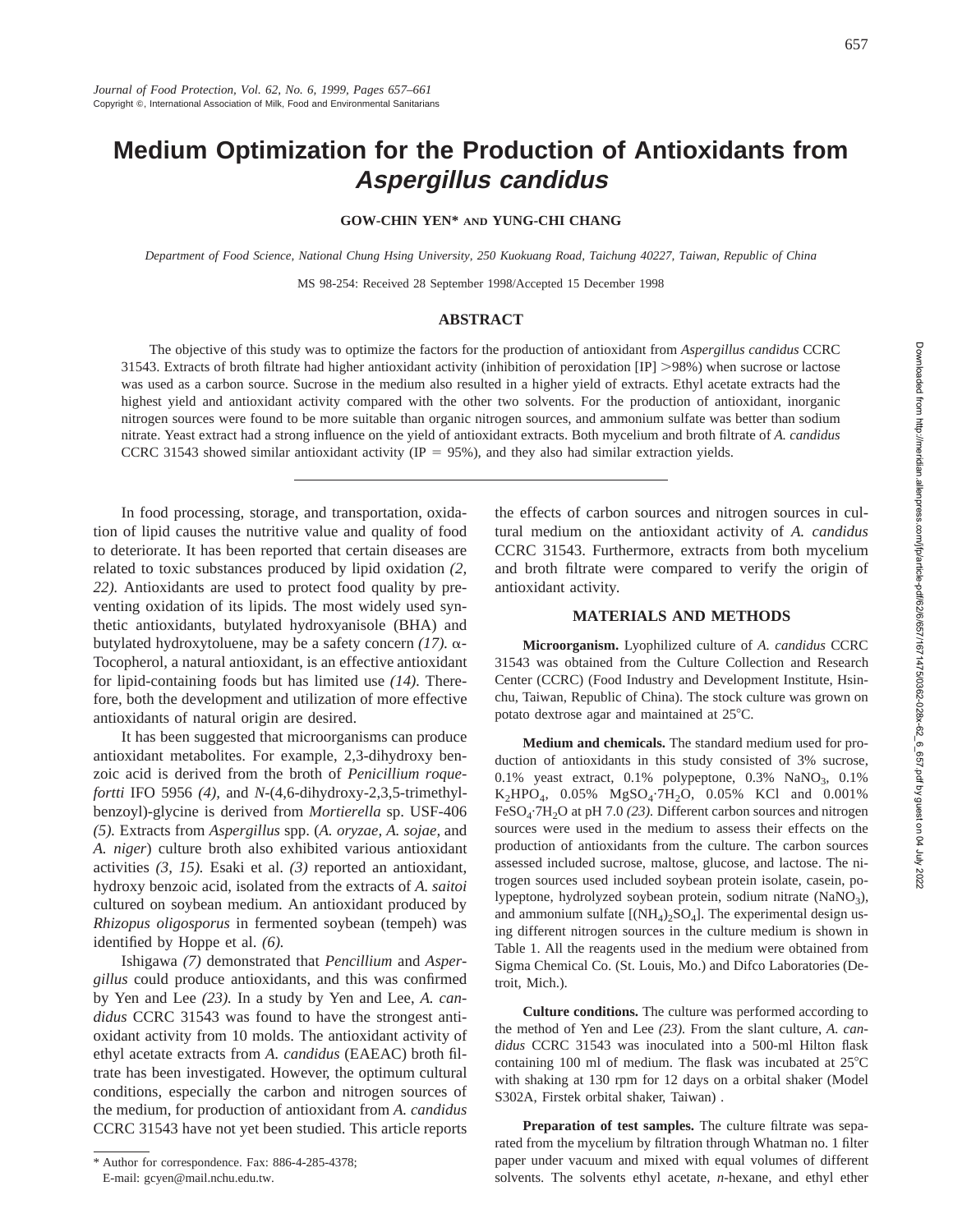| Nitrogen sources            | No. of culture medium $(\%)$ |                |                |                |                |                |     |                |                |  |
|-----------------------------|------------------------------|----------------|----------------|----------------|----------------|----------------|-----|----------------|----------------|--|
|                             | N1                           | N <sub>2</sub> | N <sub>3</sub> | N <sub>4</sub> | N <sub>5</sub> | N <sub>6</sub> | N7  | N <sub>8</sub> | N <sub>9</sub> |  |
| Yeast extract               | 0.1                          |                | 0.1            | 0.1            | 0.1            | 0.1            | 0.1 |                | 0.1            |  |
| Polypeptone                 | 0.1                          | 0.1            |                | 0.1            |                |                | 0.1 |                |                |  |
| Ammonium sulfate            |                              |                |                |                | 0.3            |                | 0.3 |                |                |  |
| Sodium nitrate              | 0.3                          | 0.3            | 0.3            |                |                | 0.3            |     | 0.3            | 0.3            |  |
| Soybean protein hydrolyzate |                              |                |                |                |                | 0.1            |     |                |                |  |
| Casein                      |                              |                |                |                |                |                |     |                | 0.1            |  |
| Soybean protein isolate     |                              |                |                |                |                |                |     | 0.1            |                |  |

TABLE 1. *Experimental design for the culture media of different nitrogen sources<sup>a</sup>*

*<sup>a</sup>* In each experiment, sucrose (3%) was used as a carbon source.

were used individually for extraction. The mixtures were shaken in a separator funnel for 15 min, and the phase-separated organic solvent layer was collected. The solvent extracts were passed through Whatman no. 1 filter paper and dehydrated using anhydrous sodium sulfate (1%, wt/vol). The solvent was removed in vacuo using a rotary evaporator below 30°C. The yield of each prepared extract was calculated and expressed as a percentage (wt/ vol) based on the original broth volume.

**Antioxidant activity determination.** The antioxidant activities of different solvent extracts from broth filtrate of *A. candidus* CCRC 31543 were determined using the thiocyanate method *(10).* Briefly, each sample (1 mg) redissolved in the original extractant (0.5 ml) of an extract was mixed with linoleic acid emulsion (2.5 ml, 0.02 M, pH 7.0) and phosphate buffer (2 ml, 0.2 M, pH 7.0) in a test tube and incubated at  $37^{\circ}$ C. At regular intervals, the extent of oxidation was determined using the thiocyanate method. A 0.1-ml aliquot of this solution was mixed with 4.7 ml of ethanol

TABLE 2. *Antioxidative activity of various solvent extracts from broth filtrate of* Aspergillus candidus *CCRC 31543 cultured with different carbon sources*

| Sample               | Absorbance at<br>500 mm | Inhibition of<br>peroxidation $(\%)^a$ |  |  |
|----------------------|-------------------------|----------------------------------------|--|--|
| Control              |                         |                                        |  |  |
| Ethyl acetate        | $2.52 \pm 1.06^b$       |                                        |  |  |
| $n$ -Hexane          | $2.14 \pm 0.72$         |                                        |  |  |
| Ether                | $2.21 \pm 0.08$         |                                        |  |  |
| Sucrose              |                         |                                        |  |  |
| Ethyl acetate        | $0.13 \pm 0.01$         | $94.2 \pm 1.9$ A                       |  |  |
| $n$ -Hexane          | $0.18 \pm 0.01$         | 91.0 $\pm$ 3.3 A                       |  |  |
| Ether                | $0.16 \pm 0.02$         | 93.3 $\pm$ 1.3 A                       |  |  |
| Lactose              |                         |                                        |  |  |
| Ethyl acetate        | $0.14 \pm 0.01$         | 94.1 $\pm$ 3.3 A                       |  |  |
| $n$ -Hexane          | $0.19 \pm 0.01$         | $90.5 \pm 3.6$ A                       |  |  |
| Ether                | $0.15 \pm 0.01$         | $93.7 \pm 1.0$ A                       |  |  |
| <b>BHA</b>           | $0.14 \pm 0.02$         | $90.8 \pm 2.3$ A                       |  |  |
| $\alpha$ -Tocopherol | $0.61 \pm 0.02$         | $74.9 \pm 9.1$ B                       |  |  |
|                      |                         |                                        |  |  |

*<sup>a</sup>* Inhibition of peroxidation values were calculated as follows: [1  $-$  (absorbance of sample at 500 nm)/(absorbance of control at 500 nm)]  $\times$  100. A high inhibition of peroxidation value indicates high antioxidative activity.

*<sup>b</sup>* All values are the mean and standard deviation of three replicate analyses. Data bearing different letters in the same column are significantly different ( $P < 0.05$ ).

(75%), 0.1 ml of ammonium thiocyanate (30%) , and 0.1 ml of ferrous chloride (20 mM in 3.5% HCl) added sequentially. After stirring for 3 min, the absorbance of the mixture was measured at 500 nm with a spectrophotometer (Hitachi U-2000, Japan). The peroxide value was expressed as the absorbance at 500 nm. A high absorbance at 500 nm indicated low antioxidant activity.

The antioxidant activity was also expressed as a percentage of the IP  $= [ 1 - (absorbance of the sample at 500 nm)/(absor$ bance of the control at 500 nm)]  $\times$  100. The antioxidant activities of the samples were compared with those of controls composed of BHA and  $\alpha$ -tocopherol at the same concentrations.

**Comparison of antioxidant activity of broth filtrate and mycelium.** The antioxidant activity of broth filtrate and mycelium from *A. candidus* CCRC 31543 was compared. *A. candidus* CCRC 31543 was cultured in forty 500-ml Hilton flasks, each flask containing 100 ml of broth with sucrose and ammonium sulfate as carbon and nitrogen sources, at 25°C with shaking at 130 rpm for 12 days. The culture broth and mycelium were suspended by means of filtration through Whatman filter no. 1 paper under vacuum. Both broth filtrate and mycelium were extracted with ethyl acetate. The antioxidant activity of ethyl acetate extracts prepared from the broth filtrate and mycelium was determined using the thiocyanate method described above.

**Statistical analysis.** Statistical analysis were performed using SAS software *(16).* Analyses of variance were performed by ANOVA procedures. Significant differences ( $P < 0.05$ ) between means were determined by Duncan's multiple range tests. All experiments were run in three replicates and averaged.

# **RESULTS AND DISCUSSION**

**Antioxidant from different solvent extractions.** Broth filtrates from sucrose and lactose media were extracted using the solvents *n*-hexane, ethyl acetate, and ethyl ether to optimize the extraction of antioxidant substances. The antioxidant activity (IP) and yields of extracts with different solvents are shown in Table 2 and Figure 1, respectively. All six samples had an IP value of above 90% at a concentration of 200 ppm (Table 2). No significant differences ( $P > 0.05$ ) on antioxidative activity were found among these samples. As shown in Figure 1, culture medium with sucrose produced a higher yield than lactose, which was in agreement with the results of the above experiment. The yields of EAEAC CCRC 31543 broth filtrate from both sucrose and lactose in the medium were in the order of ethyl acetate  $>$  ethyl ether  $>$  *n*-hexane. It was found that ethyl acetate was the most suitable extractant.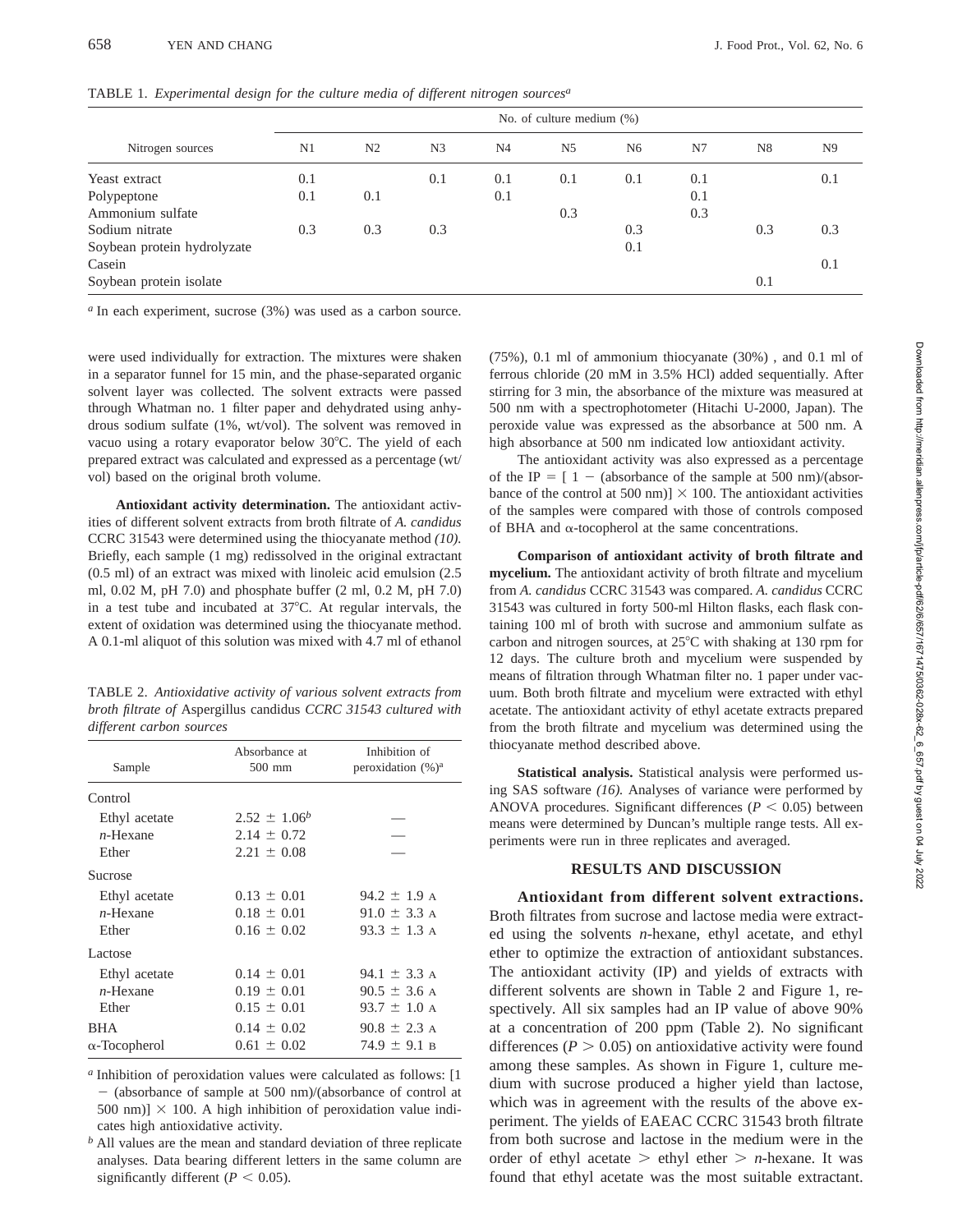

FIGURE 1. *Yields of various solvent extracts from broth filtrate of* A. candidus *CCRC 31543 cultured with different carbon sources. (Yields are percentage of extracts from 500-ml broth). Values in each column with different letters are significantly different (*P  $< 0.05$ ).

Ethyl acetate has been widely used as solvent for extraction of antioxidant from various sources, including 2,3-dihydroxy benzoic acid from *P. roquefortii (4),* indophenol-reducing phenol from *Moretierella* sp. *(5),* and antioxidant substances from *A. candidus (23).*

**Effect of carbon sources on the production of antioxidant substances.** Figure 2 shows the the antioxidant activity of EAEAC CCRC 31543 broth filtrate with different carbon sources after extraction. The results indicated that EAEAC broth filtrate from cultured medium with maltose exhibited the weakest antioxidant activity, whereas EAEAC broth filtrate from sucrose and lactose in the medium exhibited marked antioxidant activity. Moreover, the antioxidant activity of EAEAC broth filtrate from both sucrose and lactose in the medium was equal to that of BHA at the same concentration (200 ppm).

As shown in Table 3, the IP of EAEAC broth filtrate from medium with sucrose and lactose as carbon sources was significantly  $(P < 0.05)$  higher than with other carbon sources such as glucose and maltose. The IP of EAEAC



FIGURE 2. *Effects of carbon sources in culture medium on the antioxidative activity of EAEAC CCRC 31543 broth filtrate as determined by thiocyanate method. A high absorbance at 500 nm indicates a low antioxidant activity. Sucrose (*●*), maltose (*C*), glucose* ( $\nabla$ *), lactose* ( $\nabla$ *), BHA* ( $\Box$ *), a-tocopherol* ( $\Box$ *), and control*  $($   $\blacklozenge$   $)$ .

broth filtrate from both sucrose and lactose in the medium was close to that of BHA and higher than that of  $\alpha$ -tocopherol. Among the four carbon sources, the EAEAC broth filtrate from medium with maltose exhibited the lowest IP, indicating that maltose was not a suitable carbon source for the production of antioxidant.

The yields of EAEAC broth filtrate from different carbon sources are also shown in Table 3. Three carbon sources, sucrose, maltose and glucose, produced almost the same yields of EAEAC broth filtrate, which were higher than that for lactose. Sucrose, with an IP of 98.4% and the highest yield of 0.079%, was the most suitable carbon source for antioxidant production. Nihei et al. *(12)* reported that target products could be obtained from a culture with different carbon sources for various applications. Sucrose has been used as a carbon source for microbial antioxidant production *(4, 23).* The carbon sources may influence the type of glycolipid formed by a microorganism *(19).* Makkar and

TABLE 3. *Antioxidative activity and yields of the ethyl acetate extracts from broth filtrate of* Aspergillus candidus *CCRC 31543 cultured with different carbon sources*

| Sample               | Absorbance at 500 nm | Inhibition of peroxidation<br>$(\frac{9}{6})^a$ | Yield percentage<br>$(w/v)^b$ |
|----------------------|----------------------|-------------------------------------------------|-------------------------------|
| Sucrose              | $0.029 \pm 0.010^c$  | 98.4 $\pm$ 0.6 A                                | $0.079 \pm 0.010$ A           |
| Maltose              | $1.508 \pm 0.080$    | $18.6 \pm 4.5$ D                                | $0.007 \pm 0.002$ B           |
| Glucose              | $0.467 \pm 0.007$    | $74.7 \pm 2.6$ C                                | $0.012 \pm 0.004$ B           |
| Lactose              | $0.013 \pm 0.009$    | 99.3 $\pm$ 0.4 A                                | $0.010 \pm 0.003$ B           |
| Control              | $0.298 \pm 0.030$    |                                                 |                               |
| <b>BHA</b>           | $0.589 \pm 0.032$    | $95.2 \pm 1.5$ A                                |                               |
| $\alpha$ -Tocopherol | $1.859 \pm 0.187$    | $79.3 \pm 2.6$ B                                |                               |

*a* Inhibition of peroxidation values were calculated as follows:  $[1 - (absorbance of sample at 500 nm)/(absorbance of control at 500 nm)]$ nm)]  $\times$  100. A high inhibition of peroxidation value indicates high antioxidative activity.

*b* Yields are the percentage of extract from 500 ml of culture broth extracted with the same volume solvent.

*<sup>c</sup>* All values are the mean and standard deviation of three replicate analyses. Data bearing different letters in the same column are significantly different ( $P < 0.05$ ).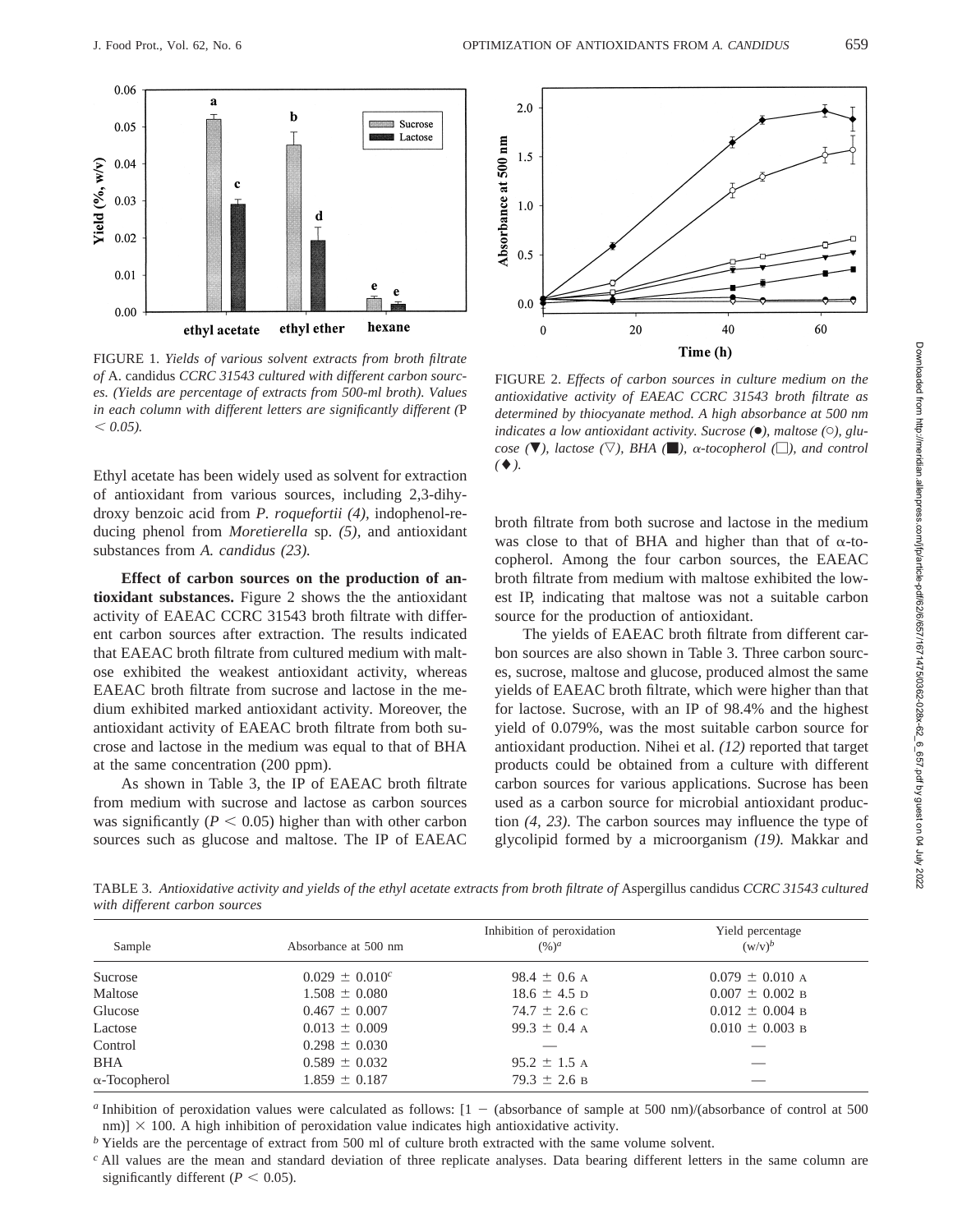

FIGURE 3. *The yield and antioxidative activity of the EAEAC CCRC 31543 broth filtrate cultured with various nitrogen sources. (N1 through N9 are the same as in Table 1; V.E. is* <sup>a</sup>*-tocopherol; UCB is uncultured broth). Each value is the mean*  $\pm$  *SD of three replicates. Values in each column with different letters are significantly different* ( $P < 0.05$ ).

Cameotra *(9)* obtained the maximal yield of biosurfactant from medium with sucrose as a carbon source.

**Effect of nitrogen sources on the production of antioxidant substances.** Nitrogen sources were assigned to nine sets of experiments, and 3% of sucrose was used as carbon source as shown in Table 1. The extract yields and antioxidant activities of EAEAC broth filtrate from each group are shown in Figure 3. The yield of EAEAC broth filtrate from each group ranged from 0.06 to 0.3 mg/ml. The yield from N5 was the highest, and the yields from N2 and N9 were lower. No significant differences  $(P < 0.05)$ were found in IP for all EAEAC broth filtrate from each group. The IP of each EAEAC broth filtrate was above 95% at a concentration of 200 ppm, which was close to that of BHA but higher than that of  $\alpha$ -tocopherol. Therefore, the variation among the groups was determined based on the yields of the extracts. The lowest yield was obtained from the broth filtrate of N2, the medium which lacked yeast extract. Thomas and Ingledew *(21)* reported that yeast extract containing amino acid mixture could stimulate microbial growth and shorten the time of fermentation. Very low antioxidant activity (IP  $<$  10%) was observed in the uncultured medium that contained yeast extract; thus, yeast extract might play an important role in production of antioxidants. The yield of N3 was higher than that of N1, showing that the yield could be increased by adding sodium nitrate instead of polypeptone. The yields of N5 and N7 were higher than those of N1 and N3, indicating that ammonium sulfate was much more beneficial than sodium nitrate. Compared with N1 and N7, the lower yields of N3 and N5 showed that the addition of polypeptone to inorganic nitrogen broth decreased the yield. The highest yield in cultured medium with ammonium sulfate might have resulted because it could produce more glycerol than could other nitrogen sources *(1).* In summary, inorganic nitrogen sources were better than organic sources, and ammonium



FIGURE 4. *Comparison of the antioxidative activity of the EAEAC CCRC 31543 broth filtrate and mycelia. Each value is the mean*  $\pm$  *SD of three replicates. Values in each column with different letters are significantly different* ( $P < 0.05$ ).

sulfate was more suitable than sodium nitrate. In addition, yeast extract was an essential medium component for production of antioxidant substances by *A. candidus.*

**Comparison of ethyl acetate extracts from broth filtrate and mycelium.** The yield of extracts from both mycelia and broth filtrate expressed as percentage (wt/vol) was compared. The amount of original broth medium was 4000 ml. The yield of extracts (170.3 mg) from wet mycelia was 0.0043%, whereas the yield of extracts (186.9 mg) from broth filtrate was 0.0046%. There was no significant difference  $(P > 0.05)$  in the yields between broth filtrate and mycelium. The yields are comparable to previous studies. Oeda et al. *(13)* reported that the yield of antioxidant substances from *A. niger* mycelia were 0.00023%. Extracts from 30-liter broth cultured with *Streptomyces* sp. had a yield of 0.011% *(11).* Moreover, the antioxidant substances of indole and 3,4-dimethoxyphenol from 4-liter cultured broth of *Tapes philippinarum* were only 1.0 to 2.0 mg *(20).*

The IP of all the samples in various concentrations were above 95% (Figure 4), indicating that both extracts exhibited high antioxidant activity with no significant difference ( $P > 0.05$ ) in their IP. In addition, both extracts' IPs were equal to that of BHA (99.3%) and higher than that of  $\alpha$ -tocopherol (89.8%) at 200 ppm. Few studies have been focused on a comparison of mycelium and broth filtrate antioxidants from the same culture.

Other antioxidant substances from either mycelium or broth filtrate have been reported. For example, naphterpin, a free radical scavenger, was extracted from mycelium of *Streptomyces aeriouvifer (18).* Carazostatin, which exhibits scavengering activity, is also a mycelium extract and has been obtained from *S. chromofucus (8),* and ansamycin from the broth filtrate of *Streptomyces* sp. USF-319 has been found to show scavenging activity *(11).* Few studies were concerned with the comparison of yield of antioxidants from mycelium and broth filtrate. In the preliminary study of chemical properties of the antioxidants, broth filtrate extract was separated into four fractions by thin-layer chromatography. Both extracts from broth filtrate and mycelium contained the same four major components according to the high-pressure liquid chromotography analysis.